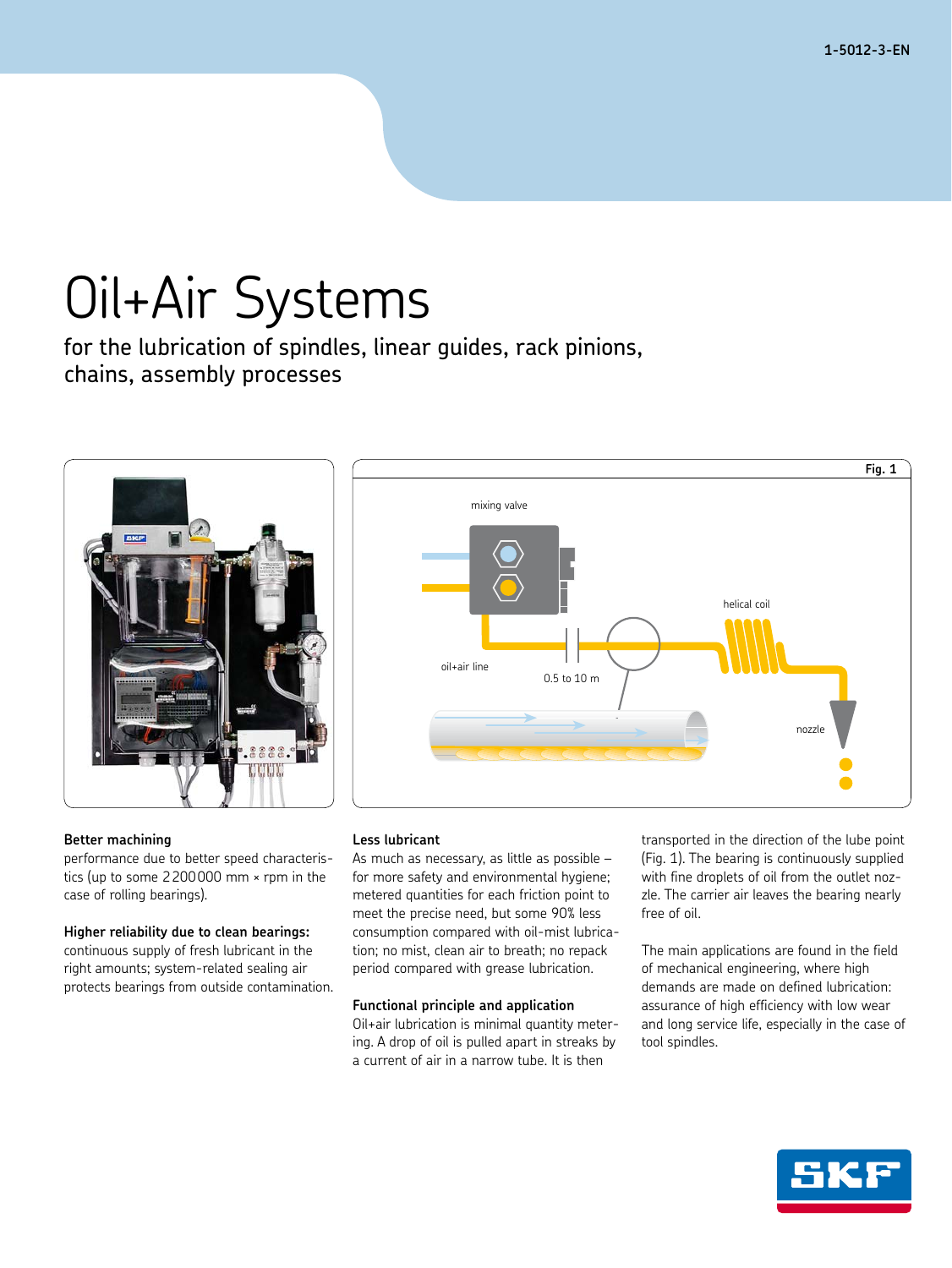### Fundamentals of oil+air lubrication Example: rolling bearings

Many engineering fields are calling for the speeds of spindles and shafts on rolling bearings to be raised beyond the values cited in rolling bearing catalogs, e.g. in the case of bearings for grinding and milling spindles in order to increase cutting speeds. To meet this demand, decisive importance is attached not only to the design of the bearing assemblies but also to the choice of an appropriate lubrication system.

Conventional lubrication systems (e.g. splash lubrication), for which the values in rolling bearing catalogs were also prepared, break down in such cases because friction-related losses, and thus the temperature, rise beyond permissible limits due to hydrodynamic losses in the lubricant itself.

In a circulating-oil lubrication system with simultaneous cooling, it may be possible to reduce the temperatures, but higher power losses and greater machine-/seal-related complexity would have to be endured.

The diagram (Fig. 2) shows that the best values in respect to friction-related losses and temperature are achieved with a minimal supply of oil.

Small quantities of lubricant can best be fed to bearings using the principle of oil+air lubrication, since lubricant quantities can be precisely metered out with this system. In the case of oil-mist lubrication, however, it is hardly possible to supply individual bearings on a reliable and constant basis with the small quanties required. Lifetime lubrication is very suitable and is often used.



But the limits on its use for grease lubrication are to be found at a speed characteristic of  $n \times dm$  from  $< 1$  to  $1.5 \times 10^6$  mm  $\times$  rpm.

Not only that, grease change intervals, in conjunction with the replacement of spindles, are greatly and disproportionately shortened within the speed range of  $n \times dm$  from  $> 10^6$  mm  $\times$  rpm – even when special grease is used. For higher speed characteristics, oil+air lubrication is therefore an appropriate system that can, of course, also be used when low speed characteristics are involved.

### Quantity of lubricant

The quantity of lubricant depends greatly on the type of bearing, number of rows, width, etc. It is therefore advisable to consult the bearing supplier in every case when specifying the amount of lubricant required. The literature contains the following formula to calculate approximate oil needs:

### $Q = w \times dx$  B

in which

- $Q =$  quantity in mm<sup>3</sup>/h
- $w =$  coefficient = 0.01 mm/h
- d = internal bearing diameter in mm
- $B =$  bearing width in mm

In practice, however, the values obtained with this formula had to be increased 4- to 20-fold. That makes it quite clear that the actual amount of lubricant per bearing has to be empirically arrived at for every specific case. In tests, lubricant quantities of 120 to  $180$  mm<sup>3</sup>/h have proved to be favorable, for example, for spindle bearings. The quantity of lubricantis best divided up into 6 to 10 injection cycles per hour.

### Demands on the lubricant

Oils belonging to ISO grades VG 32 to VG 100 have proved to be very suitable. In particular, oil with EP additives is particularly recommended when high loads and low speeds are involved.

Oil with a viscosity lower than ISO VG 22 should be avoided, since the load-carrying capacity might no longer suffice in the event of large loads, the result being shorter bearing life. Oil with a higher viscosity can be used.

Oils with molykote additives, on the other hand, should not be used, since with these oils there is the risk of molykote particles forming deposits in the nozzle bores, thus clogging them. Moreover, the bearing clearance can be critically diminished due to plating with molykote particles.

### Compressed air

The air has to be dry and filtered; filter fineness  $< 5 \mu m$ .

A water separator of the kind customary with compressed air products, and preferably one with semiautomatic emptying, is adequate for the separation of water.

The quantity of air required for faultless transport of the oil in tubing with an internal diameterof 2.3 mm ranges from roughly 1000 to 1500 I/h. This value applies to oil inviscosity grades ISO VG 32 to ISO VG 100. Higher values have to be reckoned with in the case of oils with a higher viscosity or ones with a different adhesiveness.

The air pressure has to be adjusted so that this amount can be put through every line, with due consideration given to pressure losses in the line and storage of the quantity involved. The air pressure available at the unit's inlet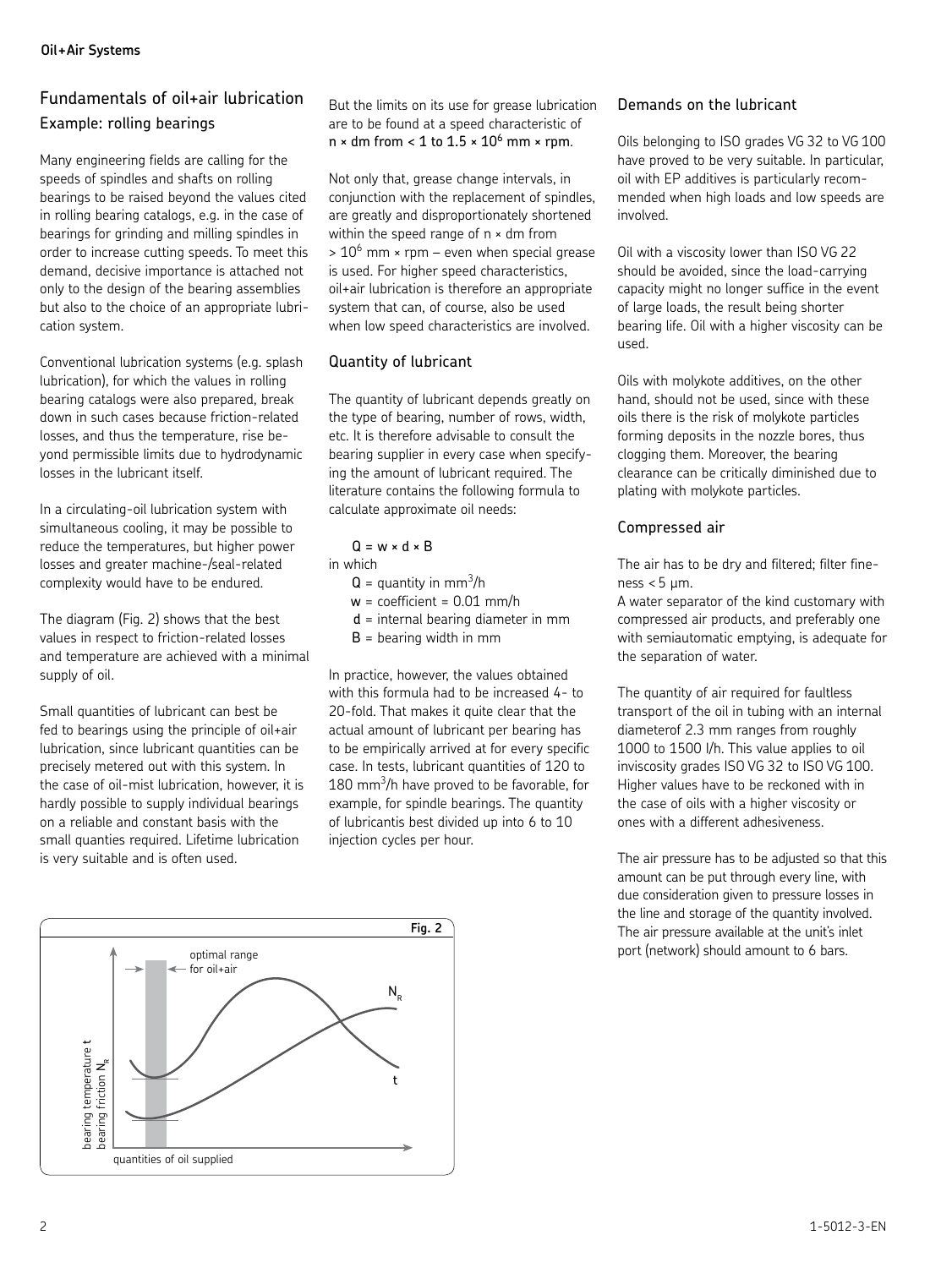### Lubricant feed (criteria, bearing type, etc.)

The line, e.g. flexible 4×0.85 plastic tubing in which the transport of oil can easily be seen by eye, can be laid so that it rises or falls. The minimum length of the line is 1 m. The maximum line length can easily amount to 10 m.

If the distance between the unit and bearing point should be less than 1 m, this line must be laid as a helical coil. With very long lines, it is advisable to lay the feed tube as close as possible to the bearing point using a helical coil with some 5 turns. The middle axis of the coil should either be horizontal or at an angle of roughly 30° to the horizontal.

After the compressed air is turned off, the oil from the coil line should collect in the bottom of the coil so the bearing is supplied with oil again shortly after the compressed air is switched back on again.

Avoid changes in the cross section, especially when bends are involved. If they cannot be avoided, gradual transitions must be provided for. In the case of tubing connections (as few as possible) see to it that no oil can be lost or collect.

The way the lubricant is fed to the bearings depends entirely on the type of bearing and the bearing assembly's design features (cf. Fig. 3). In the case of single-row bearings, it is possible for the lubricant to be introduced into the bearing from the side.

The nozzle bore should be at the level of the inner ring and should in no case be aligned directly with the ball cage. In the case of bearings that exert the pumping force in one direction (e.g. angular contact ball bearings), the oil must be fed in this direction. If at all possible, the oil should be introduced into the bearing assembly by way of a nozzle piece with a length that depends on the bearing size. The diameter of the nozzle ranges from 0.5 to 1 mm.

It is also possible to feed the lubricant into the outer ring (cf. Fig. 4). When this is done, see to it that the lubricantis not introduced into the pressure zone between the ball and outer ring.

In the case of double-row cylindrical rolling bearings, the oil should be sprayed in from the side at the level of the outer ring raceway. It is then distributed nearly uniformly to both rows of bearings.

In the case of outer rolling-bearing dimensions of 150 to 280 mm, you should install a second nozzle and possibly more if larger bearings are involved.When lubricantis fed through the outer ring, one single bore will suffice for most applications.

The indicated air pressure is generally enough to penetrate the air vortexes produced by rapidly spinning bearings. Higher air pressures needed in individual cases will not impair the functioning of the overall system.

A drain must be provided for the oil delivered to keep an oil sump from forming. The diameter of this drainage hole must amount to at least 5 mm.

### Components of an oil+air system

- Pressure control valve for air
- Pressure gauge for the air pressure
- Pressure switch for min. air pressure
- Oil+air metering unit with built-in piston distributors
- Compact unit with gear pump and the set of valves required for pressure relief and limitation, with oil pressure switch, float switch, with control unit IG54-20 (leaflet 1-1700-3-EN) or the like or
- Gear pump unit with the set of valves required for pressure relief and limitation, with float switch. The control unit and oil pressure switch have to be installed separately in this case.
- Oil streak sensor GS4011 or GS6011 (leaflet 1-1704-EN)

The components can be purchased either as a unit (type OLA) or individually. It is advisable to order components individually when the complete unit cannot be installed on the machine.



*Fig. 3 Feeding of oil+air to the rolling elements*



*Fig. 4 Examples of lubricant fed through the outer ring*

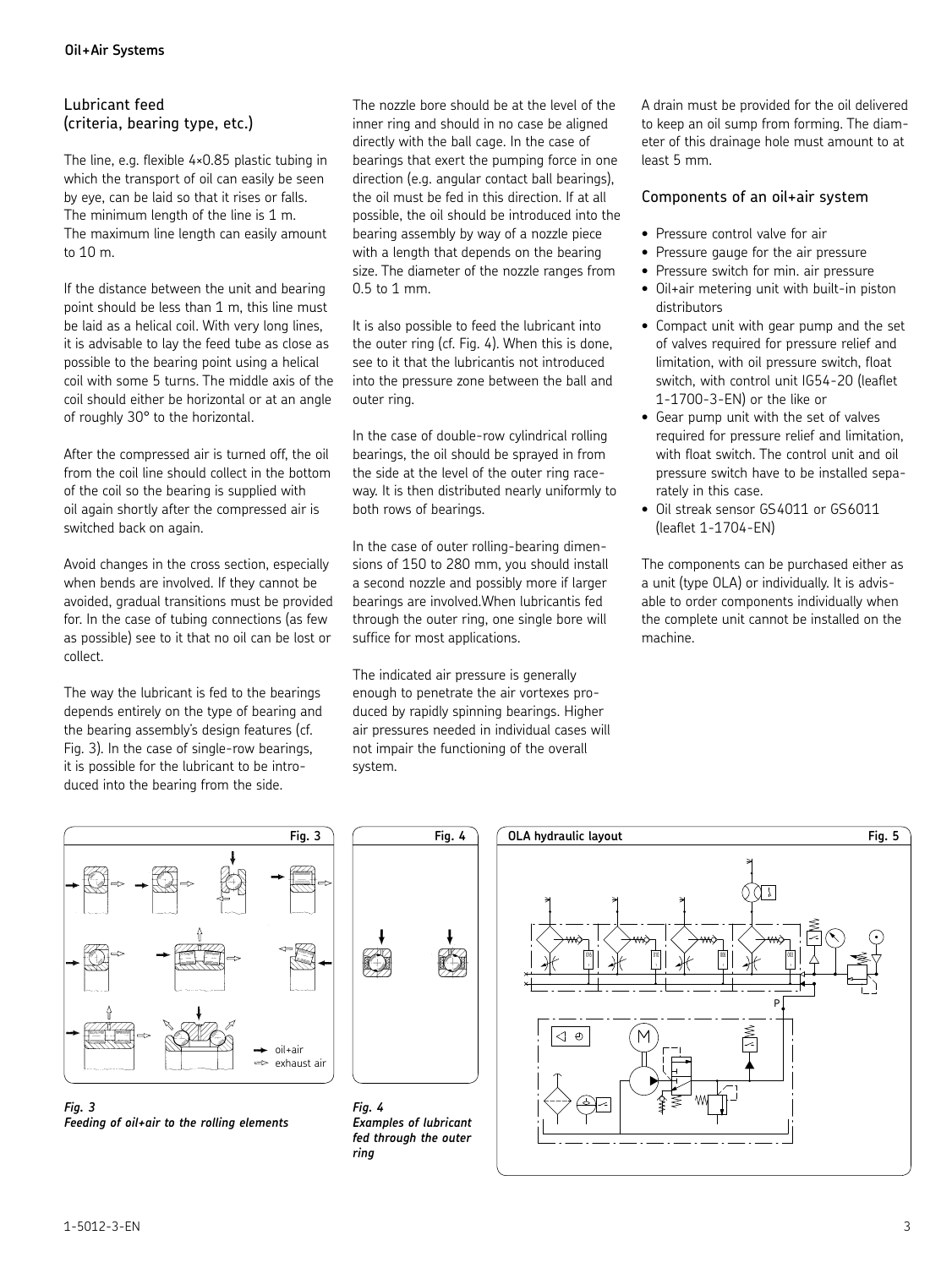### **Example: compact unit unit and oil+air mixing valve – OLA04-53002**



### **Technical data**

| Gear pump unit                                    |                                 |
|---------------------------------------------------|---------------------------------|
| Lubricant oil based on mineral oil or on          |                                 |
|                                                   | synhetic basis, compatible with |
|                                                   | NBR elastomers, plastics,       |
|                                                   | copper and its alloys           |
| Operating viscosity 20 to 1000 mm <sup>2</sup> /s |                                 |
| Reservoir capacity $\ldots$                       | 3 I                             |
| Reservoir material                                | <b>SAN</b>                      |
| Operating pressure $\ldots$ 30 +1/-2 bars         |                                 |
| Operating temperature $\ldots$ +10 to +40 °C      |                                 |
| Delivery rate 0.2 l/min: 0.24 l/min               |                                 |
| Type of enclosure (IEC 60529) IP54                |                                 |
| VDE 0530 mode                                     | S3, 20% (1.25 to 25 min)        |
| Voltage/frequency                                 | 50 Hz / 60 Hz, 115 V AC         |
|                                                   | or 50 Hz / 60 Hz, 230 V AC      |
| Motor                                             |                                 |
|                                                   |                                 |

Speed . . . . . . . . . . . . 2700 rpm, 3300 rpm Input power. . . . . . . . . . 105 W, 125 W with built-in thermal circuit breaker

### Pressure switch

| Type of contact $\ldots$ NO         |  |  |  |  |
|-------------------------------------|--|--|--|--|
| Switching pressure $\ldots$ 20 bars |  |  |  |  |
|                                     |  |  |  |  |

### Float switch

Function . . . . . . . . . . . . opens when lubricantat critical level

#### Control unit

| Model designation IG54-20-S4-I                    |  |  |  |                        |
|---------------------------------------------------|--|--|--|------------------------|
| Interval time $\ldots \ldots \ldots 1$ to 99 min. |  |  |  |                        |
|                                                   |  |  |  | factory setting 10 min |
| Contact time $\ldots$ max. 60 s                   |  |  |  |                        |

Compressed air switch DS2, adjustable switching pressure Set for . . . . . . . . . . . . 1 to 10 bars, 3 bars Switching frequency . . . . . 200/min Switching capacity: Ohmic load . . . . . . . . . 6 A/24 V DC, 0.5 A/230 V AC Inductive load . . . . . . . 6 A/24 V DC, 3 A/230 V AC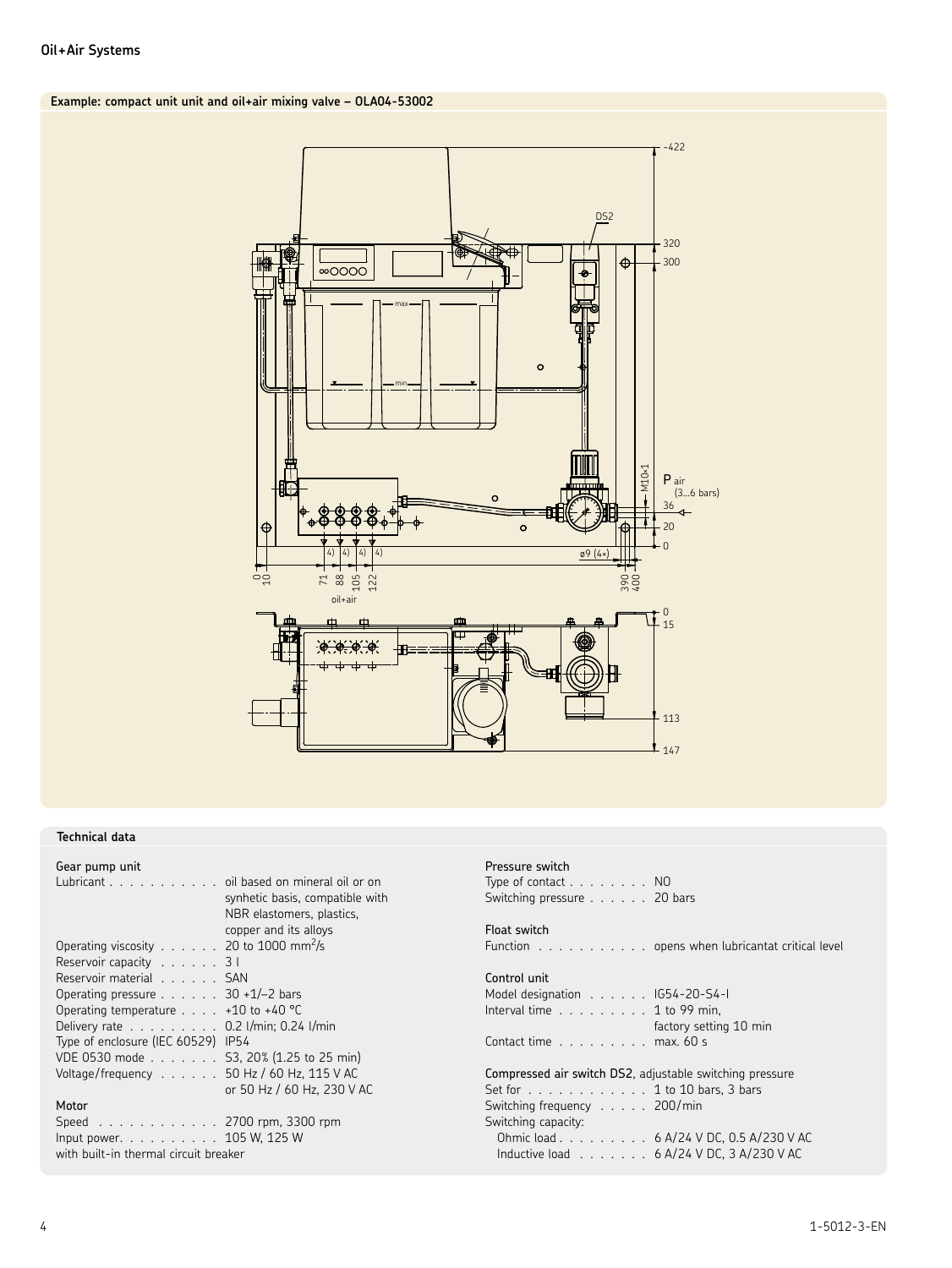### **Oil+Air Systems**

### **Example: oil reservoir, injection oiler, flow volume divider – OLA31-03-S1**



### **Technical data**

| Lubricant $\ldots$ , $\ldots$ , $\ldots$ , oil based on mineral oil or on<br>Operating viscosity $\dots \dots$ 20 to 1100 mm <sup>2</sup> /s | synhetic basis, compatible with<br>NBR elastomers, plastics,<br>copper and its alloys |
|----------------------------------------------------------------------------------------------------------------------------------------------|---------------------------------------------------------------------------------------|
| Reservoir capacity $\dots$ . $11$                                                                                                            |                                                                                       |
|                                                                                                                                              |                                                                                       |
| Injection oiler $\ldots$ 3-port type                                                                                                         |                                                                                       |
| Delivery rate $\ldots \ldots \ldots 0.015$ to 0.03 cm <sup>3</sup>                                                                           |                                                                                       |
| Float switch network function: NC type<br>Switching voltage $\ldots \ldots$ 230 V<br>Switching current 0.5 A<br>Switching capacity 30 VA     |                                                                                       |

#### Air, pressure control valve

| Primary pressure $\dots$ $\dots$ $\dots$ 0 to 16 bars |  |
|-------------------------------------------------------|--|
| Secondary pressure 0.5 to 10 bars                     |  |
| Pressure gauge display range. . 0 to 10 bars          |  |

114  $151.5 -$ 

 $34.5$ 

<u> Columbia alian p</u>

Compressed air port G1/8 injection oiler

 $\infty$ 

 $\circ$ 

|  |  |  |  | Air, 5/2-way valve, electrically actuated |
|--|--|--|--|-------------------------------------------|
|--|--|--|--|-------------------------------------------|

| Rated pressure 10 bars |  |  |  |  |  |
|------------------------|--|--|--|--|--|
| Rated flow 450 l/min   |  |  |  |  |  |
| Pressure, min. 2 bars  |  |  |  |  |  |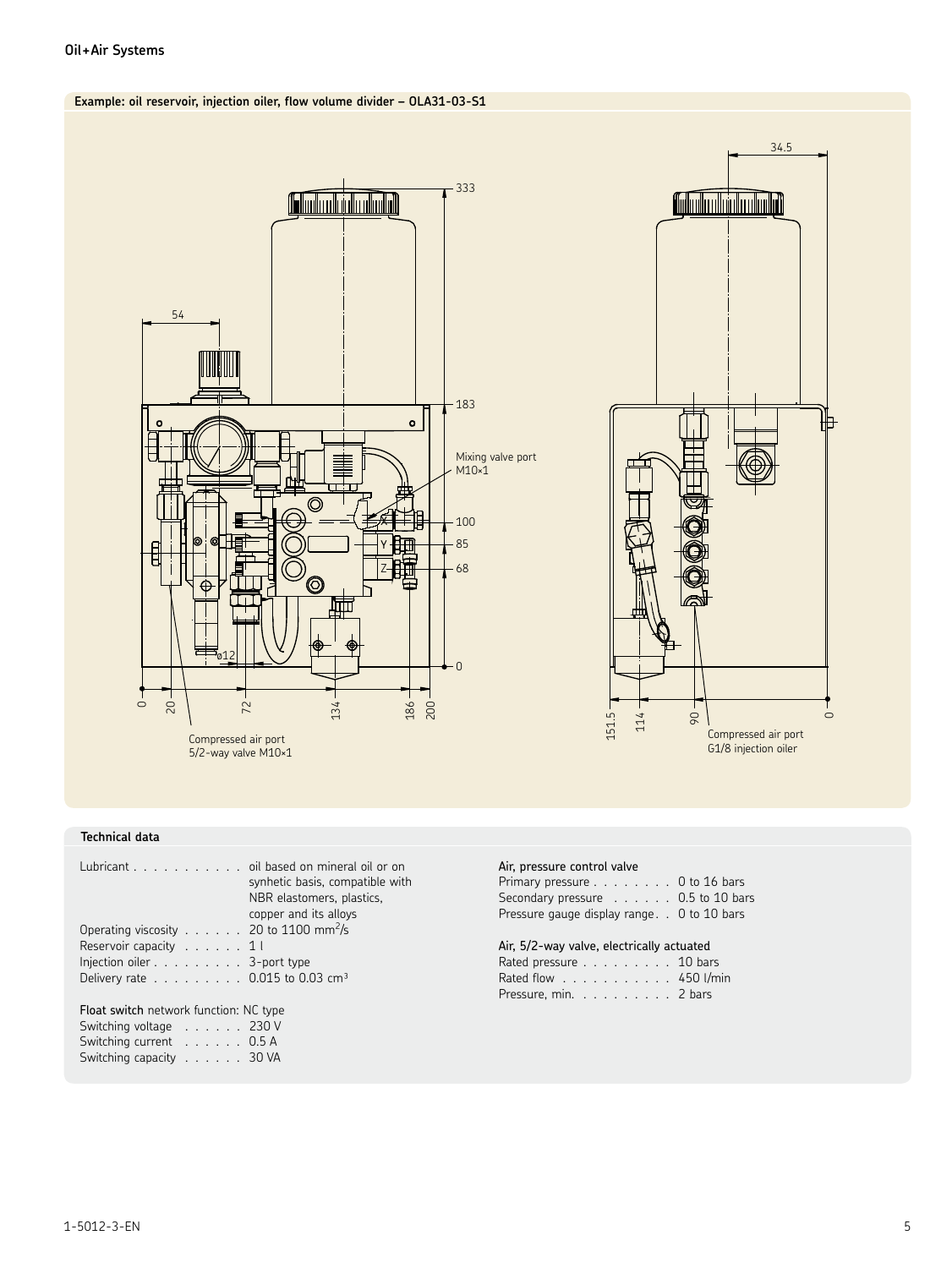### Oil+air metering units

### Mixing valves with metering of their own

See important product usage information on the back cover.

The oil+air metering unit is designed as a compact unit.

When more than 8 lube points are involved, another metering unit - with a separate air feed - has to be provided for.

Every outlet port has to be connected to a lube point. The metering bores can be selected between 0.01; 0.02; 0.03; 0.06; 0.10 and 0.16 cm<sup>3</sup> per outlet port.

Please indicate the metering rate when ordering. Indicate from left to right (in direction shown in the drawing).

### Order example:

MV203-20: 0.03 cm<sup>3</sup>, 0.06 cm<sup>3</sup>, 0.01 cm<sup>3</sup>,

| Technical data                        |  |  |  |
|---------------------------------------|--|--|--|
| Operation pressure                    |  |  |  |
| Air. 3 to 10 bars                     |  |  |  |
| Oil. 17 to 40 bars                    |  |  |  |
| Temperature range $\ldots$ 5 to 80 °C |  |  |  |
| Seals NBR or FKM                      |  |  |  |
| Mounting position any                 |  |  |  |

### Oil+air metering units

| Order No.               | Number of<br>outlets     | Seals                    | Dimensions<br>L | A   | <sub>R</sub> | $\mathsf{C}$ |
|-------------------------|--------------------------|--------------------------|-----------------|-----|--------------|--------------|
| MV201-20<br>MV201-20-S8 | $\mathbf{1}$             | <b>NBR</b><br><b>FKM</b> | 40              | 20  | 22           | 20           |
| MV202-20<br>MV202-20-S8 | $\overline{\phantom{0}}$ | <b>NBR</b><br><b>FKM</b> | 55              | 43  | 45           | 19           |
| MV203-20<br>MV203-20-S8 | 3                        | <b>NBR</b><br><b>FKM</b> | 80              | 60  | 70           | 23           |
| MV204-20<br>MV204-20-S8 | 4                        | <b>NBR</b><br><b>FKM</b> | 105             | 77  | 95           | 27           |
| MV205-20<br>MV205-20-S8 | 5                        | <b>NBR</b><br><b>FKM</b> | 130             | 94  | 120          | 31           |
| MV206-20<br>MV206-20-S8 | 6                        | <b>NBR</b><br><b>FKM</b> | 130             | 111 | 120          | 22.5         |
| MV207-20<br>MV207-20-S8 | 7                        | <b>NBR</b><br><b>FKM</b> | 155             | 128 | 145          | 26.5         |
| MV208-20<br>MV208-20-S8 | 8                        | <b>NBR</b><br><b>FKM</b> | 155             | 145 | 145          | 18           |



### Metering screws

| Metered quantity<br>$\lceil$ cm <sup>3</sup> $\rceil$ | Marking       | Metering nipple             | Seals                    |
|-------------------------------------------------------|---------------|-----------------------------|--------------------------|
| 0.01                                                  | 1             | only exchangeable by SKF    | NBR / FKM                |
| 0.02                                                  | $\mathcal{P}$ | only exchangeable by SKF    | NBR / FKM                |
| 0.03                                                  | 3             | MV202.13-K<br>MV202.13-K-S8 | <b>NBR</b><br><b>FKM</b> |
| 0.06                                                  | 6             | MV202.16-K<br>MV202.16-K-S8 | <b>NBR</b><br><b>FKM</b> |
| 0.10                                                  | 10            | MV202.20-K<br>MV202.20-K-S8 | <b>NBR</b><br><b>FKM</b> |
| 0.16                                                  | 16            | MV202.26-K<br>MV202.26-K-S8 | <b>NBR</b><br>FKM        |

| Screw plugs               |                          |
|---------------------------|--------------------------|
| Order No.                 | <b>Seals</b>             |
| MV202.U10<br>MV202.U10-S8 | <b>NBR</b><br><b>FKM</b> |

### MV20.-20 / MV20.-20-58 (MV203-20 / MV203-20-58 illustrated)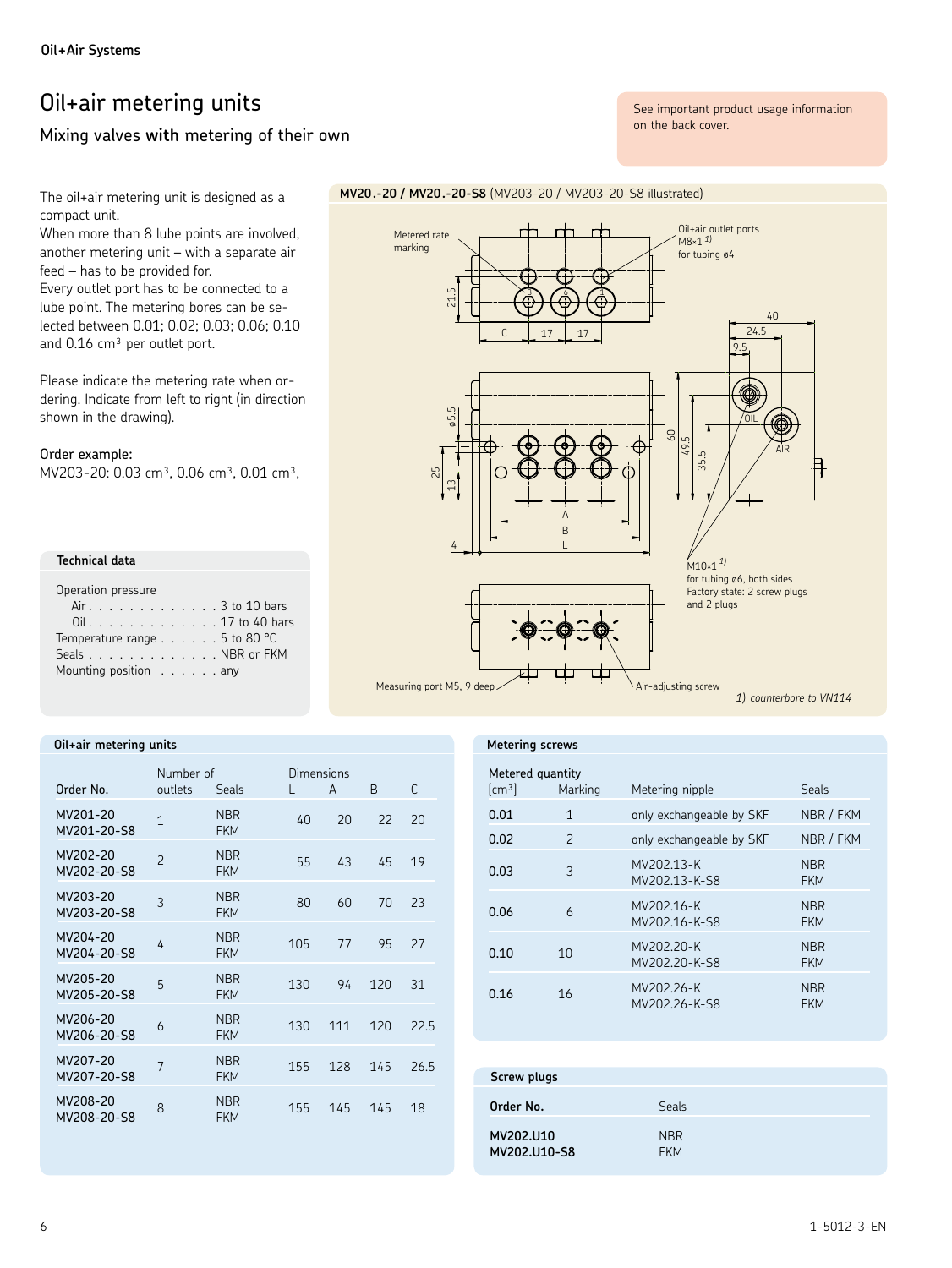### Oil+air micrometering unit

### Mixing valves **with** metering of their own

The MV 50x Group in modular design supplements the MV20x-20 Group. Oil+air units with MV20x metering units can be expanded with the MV50x.

The metering of the MV50x covers low rates of 0.002 and 0.006 cm<sup>3</sup>.

Please indicate the metering rate when ordering. Indicate from left to right (in direction shown in the drawing).

Order example:

MV504: 0.006 cm<sup>3</sup>, 0.002 cm<sup>3</sup>, 0.006 cm<sup>3</sup>,  $0.006$  cm<sup>3</sup>



### **MV50**x (MV504 illustrated)

| <b>Technical data</b><br>Operating pressure<br>Air 3 to 10 bars<br>Oil. 25 to 40 bars                                                                       |
|-------------------------------------------------------------------------------------------------------------------------------------------------------------|
|                                                                                                                                                             |
| Perm. operating viscosity 40-200 mm <sup>2</sup> /s<br>Temperature range $\ldots$ 5 to 80 °C<br>Seals FKM<br>Mounting position preferably as<br>illustrated |



### **Please note:**

If an odd number of oil+air outlet ports are required, assign one outlet a metering rate of "0  $mm<sup>3</sup>$ ".

#### **Oil+air micrometering units**

| Order No.                                    | $Oil+air$<br>outlets    | Dimensions         | А                  | R   |  |
|----------------------------------------------|-------------------------|--------------------|--------------------|-----|--|
| <b>MV502</b><br><b>MV504</b><br><b>MV506</b> | $\mathcal{P}$<br>4<br>6 | 7955<br>119<br>159 | 70<br>95110<br>135 | 150 |  |

| Metering<br>per outlet/actuation<br>[cm <sup>3</sup> ] | Metering rate<br>marking |
|--------------------------------------------------------|--------------------------|
| O                                                      | O                        |
| 0.002                                                  | 0 <sup>2</sup>           |
| 0.006                                                  | 06                       |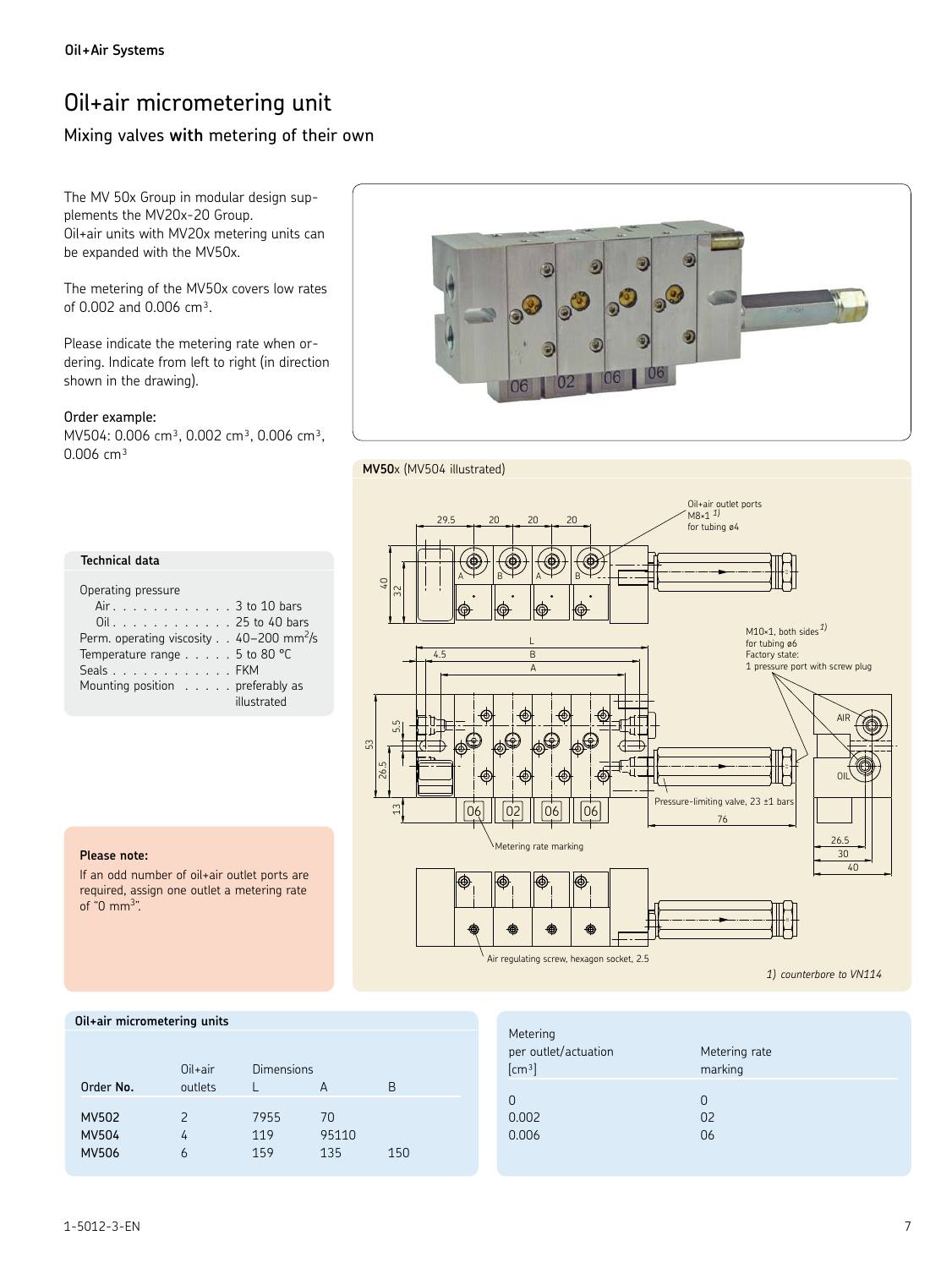### Mixing valves **with** metering of their own

Unlike the mixing valves without metering of their own, these have a built-in piston distributor that sees to the metering of oil.

The oil port of the mixing valve must be connected directly to the mainline of a single-line centralized lubrication system without any further in-line piston distributor.

The desired quantity of oil, 0.03; 0.06 or  $0.10 \text{ cm}^3$ , can be selected with exchangeable metering nipples (see table).

Prefilter oil with 10 um fineness.

### **161-300-338**

**161-300-339**



*1) Port tapped for solderless tube connection for tubing ø4* 

| Mixing valves with metering of their own |                                    |  |
|------------------------------------------|------------------------------------|--|
| Order No.                                | Air line<br>connection             |  |
| 161-300-338<br>169-000-339               | G <sub>1/2</sub><br>G <sub>1</sub> |  |

Mounting position as illustrated.

### **Metering unit, exchangeable**

| Order No. | Metering<br>[cm <sup>3</sup> ] | Marking |  |
|-----------|--------------------------------|---------|--|
| 321-40364 | 0.03                           | 3       |  |
| 321-40664 | 0.06                           | 6       |  |
| 321-41064 | 0.10                           | 10      |  |

Please indicate order No. of desired metering unit.



*1) Port tapped for solderless tube connection for tubing ø4* 



### **Connecting pieces** (to order separated)

| Order No.                           | Tube diam.                          |  |
|-------------------------------------|-------------------------------------|--|
| 267-001.13<br>410-171<br>267-001.15 | 6<br><sub>8</sub><br>1 <sub>0</sub> |  |

Sealing ring, order No.: DIN7603-A21×26-CU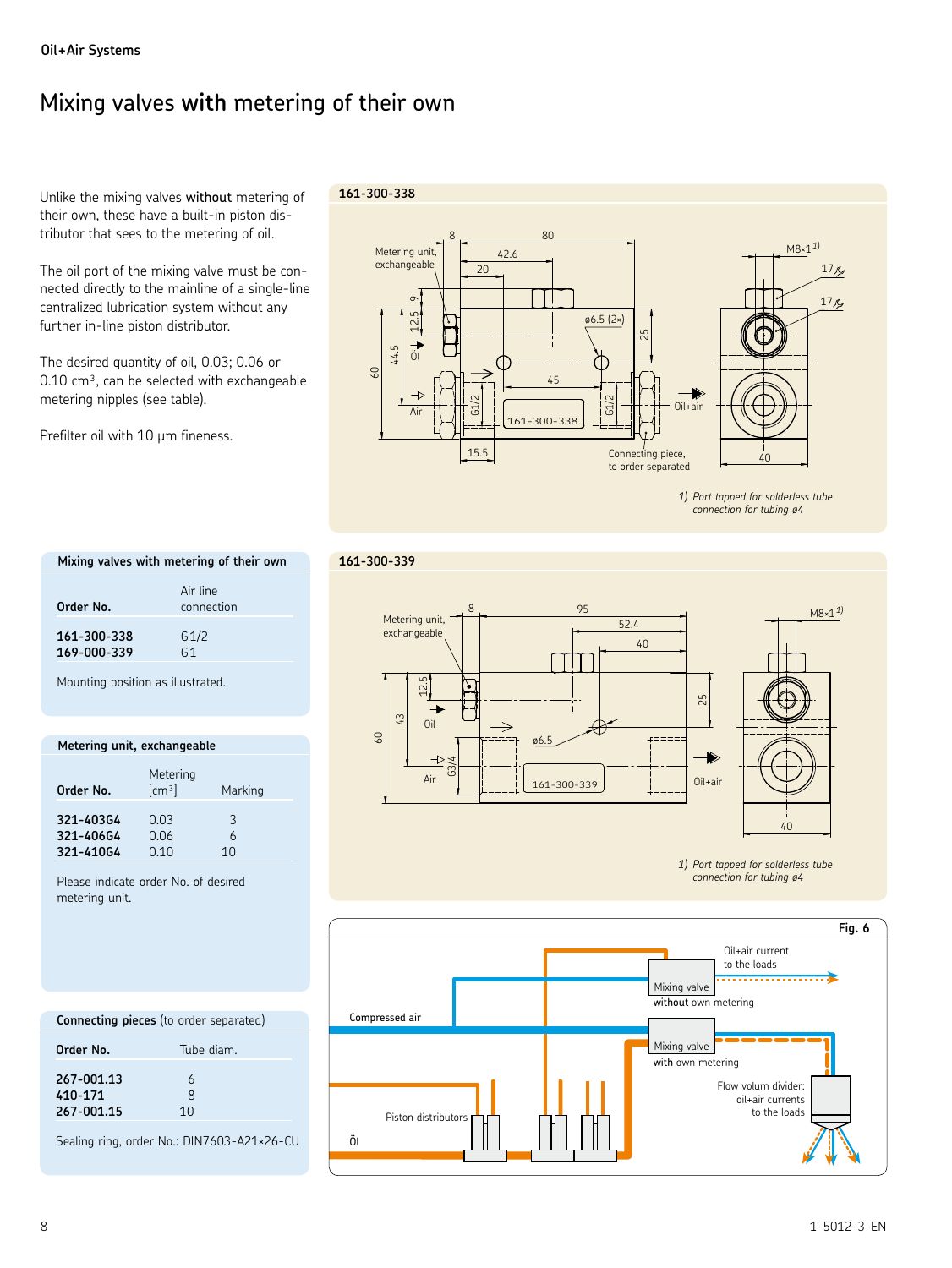### Mixing valves **without** metering of their own

If no space is available for the direct installation of a mixing head like the ones in leaflet 1-5012-5-EN, it is possible to insert a mixing valve directly into the compressed-air line and as close as possible to the load.

Branching to a number of loads is possible (see Fig. 6 on page 8 below). For their oil supply, mixing valves without metering of their own require a metering piston distributor of an intermittently operated single-line centralized lubrication system or an injection oiler.

### **161-300-313**



*1) Port tapped for solderless tube connection for tubing ø4* 

| Mixing valves<br>without metering of their own |                                    |
|------------------------------------------------|------------------------------------|
| Order No.                                      | Air line<br>connection             |
| 161-300-313<br>161-300-315                     | G <sub>1/2</sub><br>G <sub>1</sub> |

Mounting position as illustrated.

### **161-300-315**

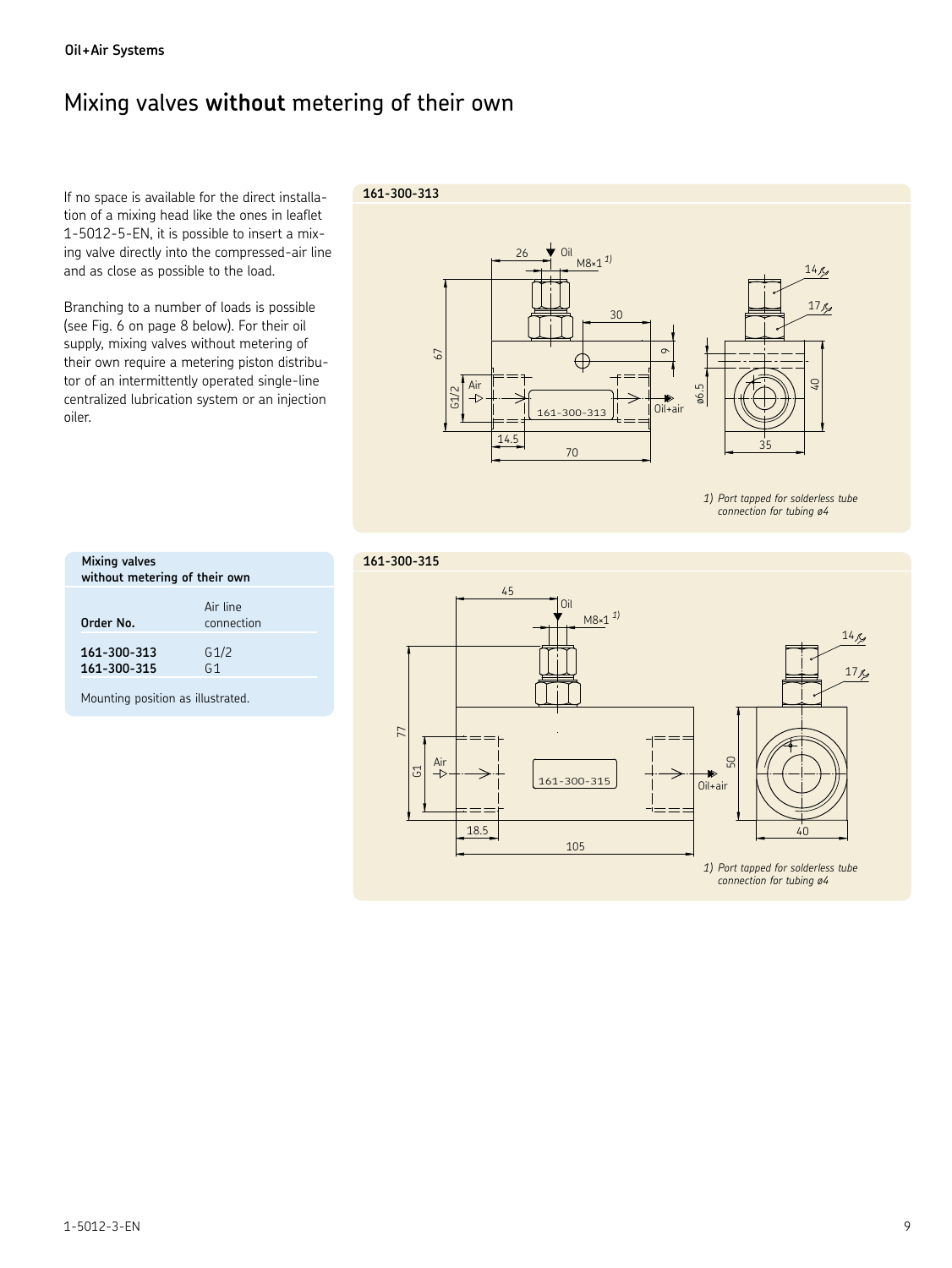### Mixing valves **without** metering of their own



**Mixing valves without metering of their own**

| mounted as manifold |
|---------------------|
|                     |

### **Technical data**

| <b>Delivery medium</b> oil on a petroleum basis or synthetic basis |
|--------------------------------------------------------------------|
| compatible with NBR elastomers,                                    |
| plastics, copper and copper alloys                                 |
| Operating viscosity up to 3 000 mm <sup>2</sup> /s                 |
| Oil pressure. $\ldots$ 5 bars                                      |
| Metering externally $\ldots \ldots$ . 0.003  0.2 cm <sup>3</sup>   |
|                                                                    |
|                                                                    |

### Operating medium

Compressed air . . . . . . . . max. 10 bars Delivery at 10 bars . . . . . . 172 l/min

Mounting position . . . . . . any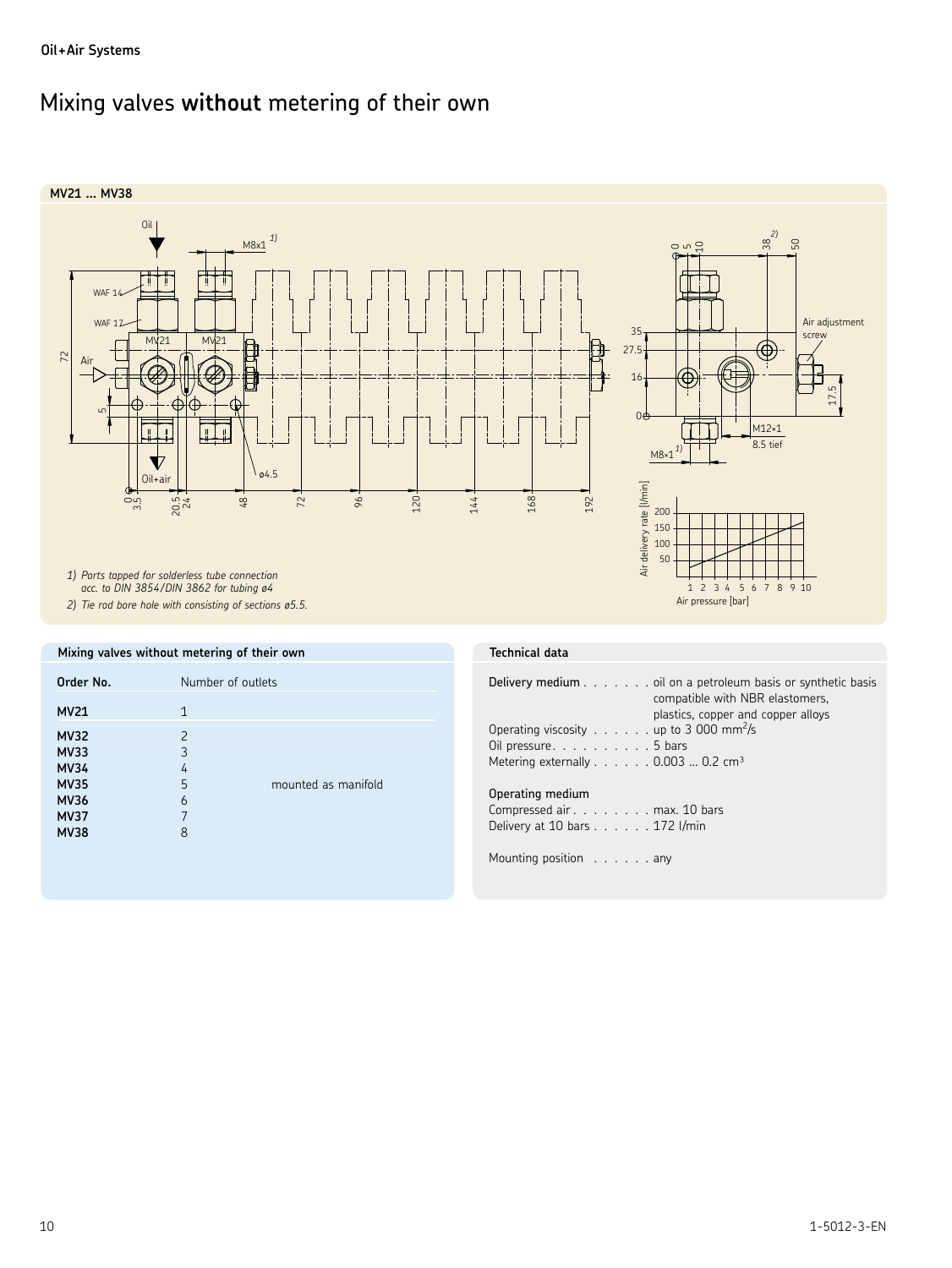### Mixing valves **without** metering of their own

| Mixing valves<br>without metering of their own                                                                                                                                                                    |                                                    | ľ  |
|-------------------------------------------------------------------------------------------------------------------------------------------------------------------------------------------------------------------|----------------------------------------------------|----|
| Order No.                                                                                                                                                                                                         | Number of outlets                                  |    |
| <b>MV51</b><br><b>MV57</b>                                                                                                                                                                                        | $\mathbf{1}$<br>$\overline{7}$                     |    |
|                                                                                                                                                                                                                   |                                                    | 2) |
| <b>Technical data</b>                                                                                                                                                                                             |                                                    |    |
| Delivery medium<br>oil on a petroleum basis or synthetic basis<br>compatible with NBR elastomers,<br>plastics, copper and copper alloys<br>Oil pressure. 5 bars<br>Metering externally 0.003  0.2 cm <sup>3</sup> | Operating viscosity up to 3 000 mm <sup>2</sup> /s |    |
| Operation medium<br>Compressed air max. 10 bars<br>Delivery at 10 bar 1329 l/min                                                                                                                                  |                                                    |    |



### Flow volume divider

Mounting position . . . . as illustrated

Contributors designed for uniform apportionment of oil+air or fluid grease+air currents to 2 or more lube points.

The outlet ports should be as free of pressure as possible, but differences in length of up to 0.5 m do not play any role in the secondary lines.

| Flow volume divider                                                     |                                   |
|-------------------------------------------------------------------------|-----------------------------------|
| Order No.                                                               | Lube points                       |
| 169-000-182<br>169-000-183<br>169-000-184<br>169-000-185<br>169-000-186 | 2<br>3<br>4<br>5<br>6             |
| 169-000-252<br>169-000-253<br>169-000-254<br>169-000-255<br>169-000-256 | $\mathcal{P}$<br>3<br>4<br>5<br>6 |



### **169-000-252/-256**

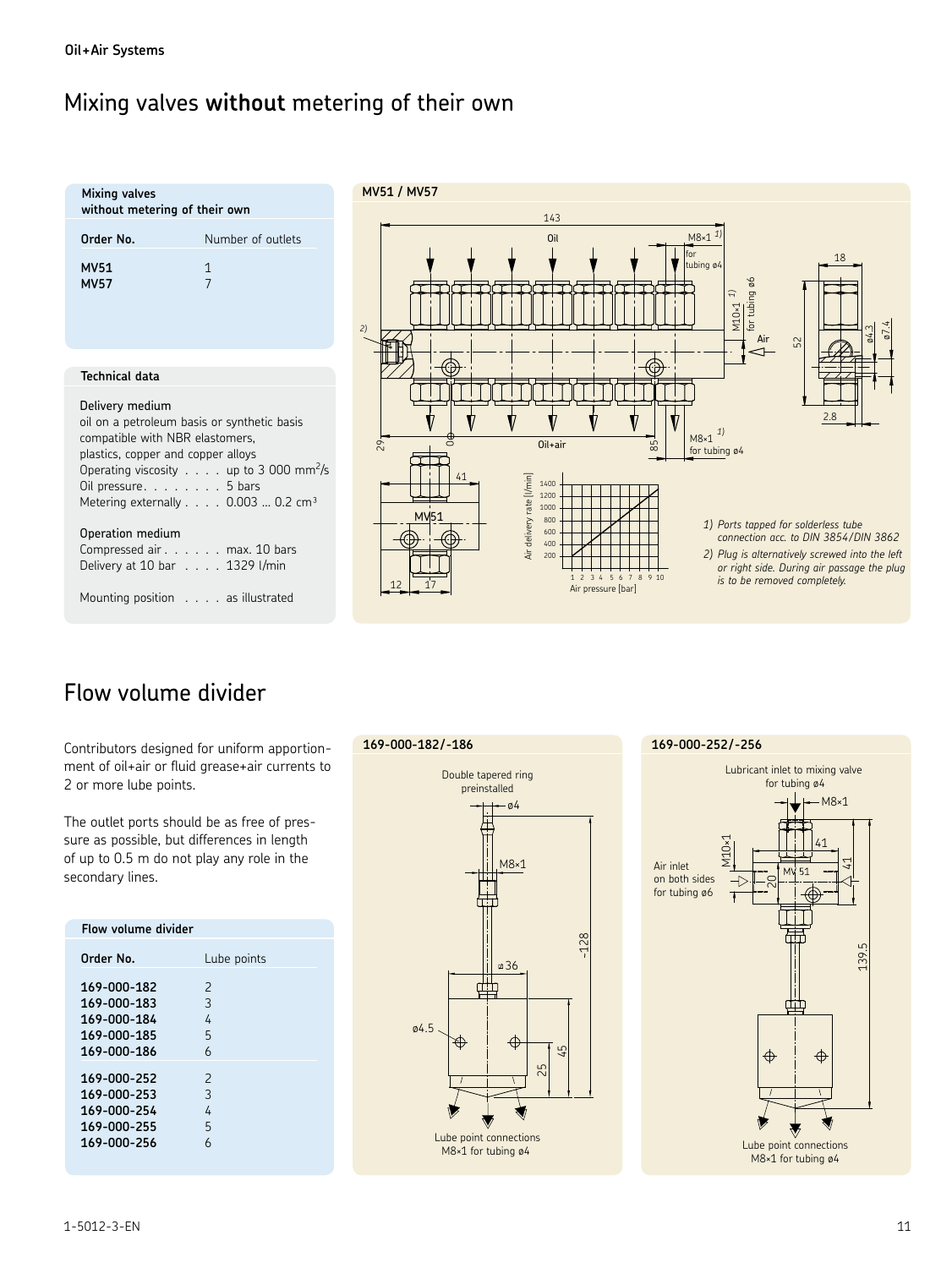### Accessories

## Pressure switch for air

Order No. 176-271-000

### **Technical data**

| Switching pressure $\ldots$ $\ldots$ 1 to 10 bars<br>(adjustable) |
|-------------------------------------------------------------------|
| Reset differential<br>(non-adjustable)                            |
| Switching frequency 200/min                                       |
| Max. voltage $\ldots$ . 250 V                                     |
| Switching capacity                                                |
| Ohmic load<br>$6$ A at 24 V DC and                                |
| 0.5 A at 230 V DC                                                 |
| Inductive load<br>$6$ A at 24 V AC and                            |
| 3 A at 230 V AC                                                   |
| Type of enclosure $\ldots$ $\ldots$ $\ldots$ IP 65                |
|                                                                   |

### **176-271-000**



### Nozzles

- Spraying of chains, tooth flanks of gear trains, slideways
- to wet workpiece surfaces

| <b>Nozzles</b>             |                    |
|----------------------------|--------------------|
| Order No.                  | Number of nozzles  |
| 169-000-101<br>169-000-102 | 1<br>$\mathcal{P}$ |
| P-89.29                    |                    |







 *For rolling-bearing lubrication with radial feed L = desired length*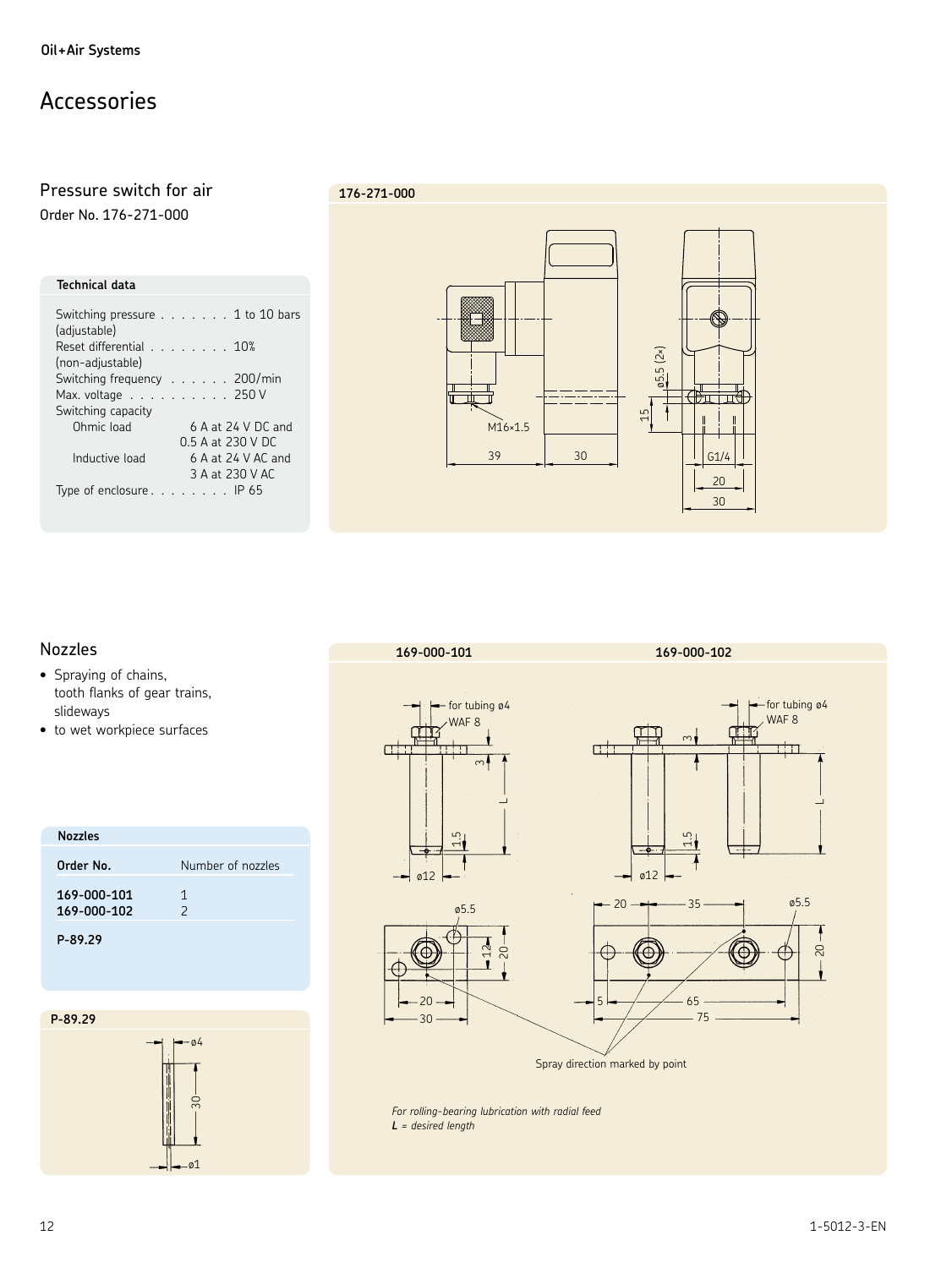### Accessories

### **Helical coil**

It is advisable to use flexible plastic tubing to connect the unit to the friction point.

| Helical coil |                 |            |
|--------------|-----------------|------------|
| Order No.    | Tube a          | øΩ         |
| 828-090-004  | $4 \times 0.85$ | $30 \pm 2$ |
| 828-090-019  | 6x1.25          | $42 + 6$   |

### 828-090-0xx



### Reducing valve

Order No. 231-900-028

| <b>Technical data</b>                                           |
|-----------------------------------------------------------------|
| Type $\ldots$ $\ldots$ $\ldots$ $\ldots$ membrane<br>controller |
| Primary pressure max. 0 to 16 bars                              |
| Secundary pressure. 0.5 to 10 bars                              |
| Ambient temperature $\ldots$ . 0 to +80 °C                      |
| Seal $\ldots$ NBR                                               |



### Pressure gauge for compressed air Order No. 169-101-606

Display range 0 to 16 bars

Sealing ring for pressure gauge is to order separated. Order No. 248-610.03



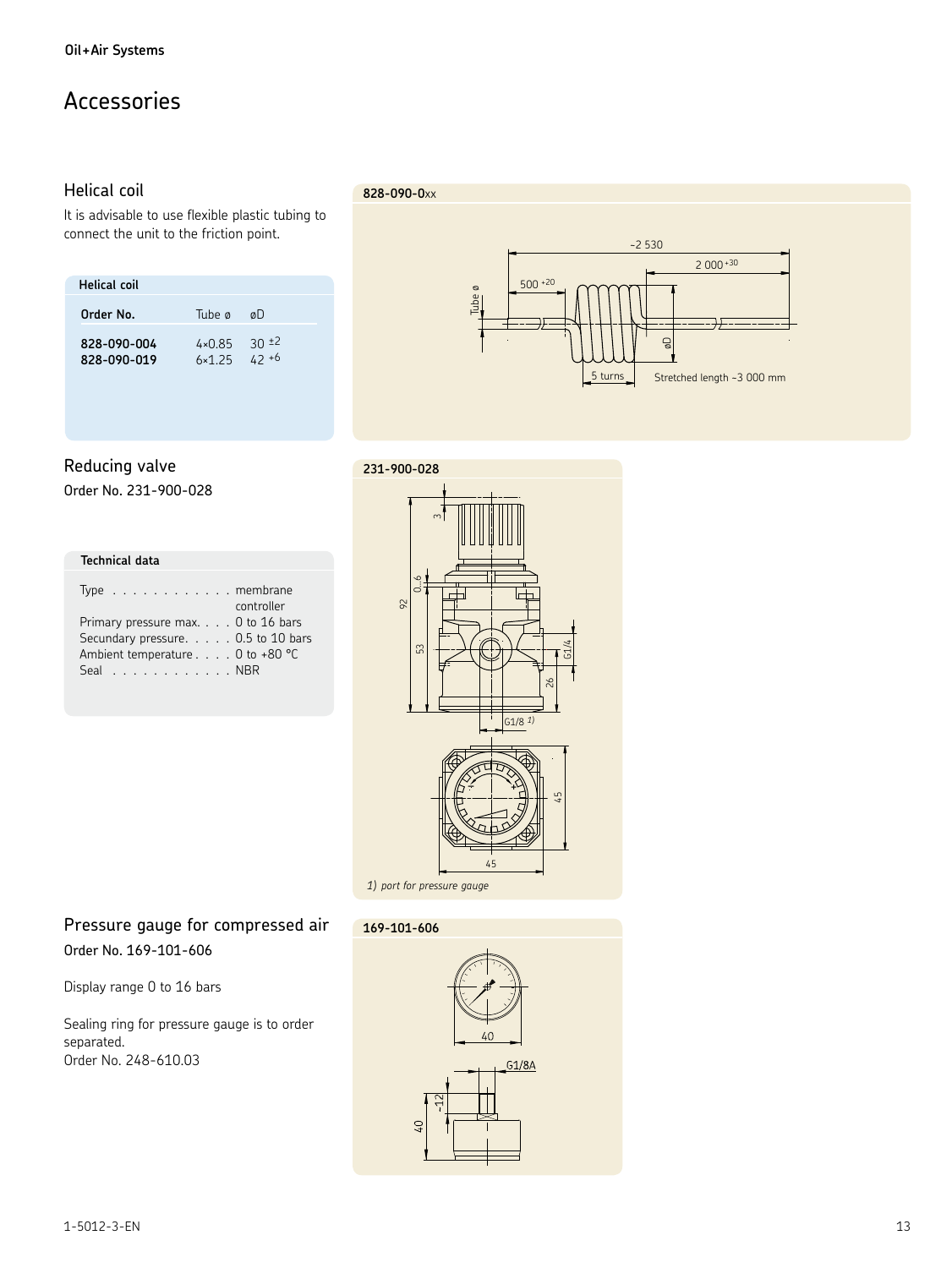## Choice of equipment, examples

| Order No.   | Lube points    | Unit               | <b>Mixing valve</b>        | <b>Special features</b>                                                                   |
|-------------|----------------|--------------------|----------------------------|-------------------------------------------------------------------------------------------|
| OLA04-23001 | $\overline{4}$ | MKU2-KW3-22001     | MV204-20                   | integrated control unit IG38-30-I                                                         |
| OLA04-53002 | $\overline{4}$ | MKL2-KW3-23041     | MV204-20                   | integrated control unit IG54-20-S4-I<br>(see page 4 for technical data)                   |
| OLA04-03102 | $\overline{4}$ | MKU2-KW3-20011     | MV204-20                   | without control.<br>1 um filling filter                                                   |
| OLA03-53301 | 3              | MKL2-KW3-23041     | MV203-20                   | integrated control unit IG54-20-S4-I,<br>5 µm air filter,<br>1 µm oil pressure filter     |
| OLA16-01-S1 | $\mathbf{1}$   | 501-301-024        | MV21                       | integrated control, KW1<br>5 µm air filter, 3 µm oil filter,<br>GS300 flow sensor         |
| OLA29-02    | $\overline{c}$ | MFE5-KW3-2         | <b>MV32</b><br>342-422-000 | installed in Rittal cubicle,<br>25 µm oil pressure filter,<br>GS300 flow sensor           |
| OLA31-03-S1 | 3              | 501-303-004        | MV51                       | without control, KW1<br>5-port flow volume divider<br>(see page 5 for technical data)     |
| OLA04-03101 | $\overline{4}$ | MFE5-KW3-2-S12     | MV204-20                   | without control.<br>3 µm oil pressure filter,<br>pressure switch for min./max. pressure   |
| OLA72-02    | $\overline{2}$ | 501-303-028        | MV57.U1                    | pneumatic pulse generator<br>233-900-000                                                  |
| OLA01-52004 | $\mathbf{1}$   | MKU1-KW2-20005+428 | MV201-20                   | with control (switch cabinet),<br>$5 \mu m$ filter,<br>oil-streak sensor,<br>helical coil |